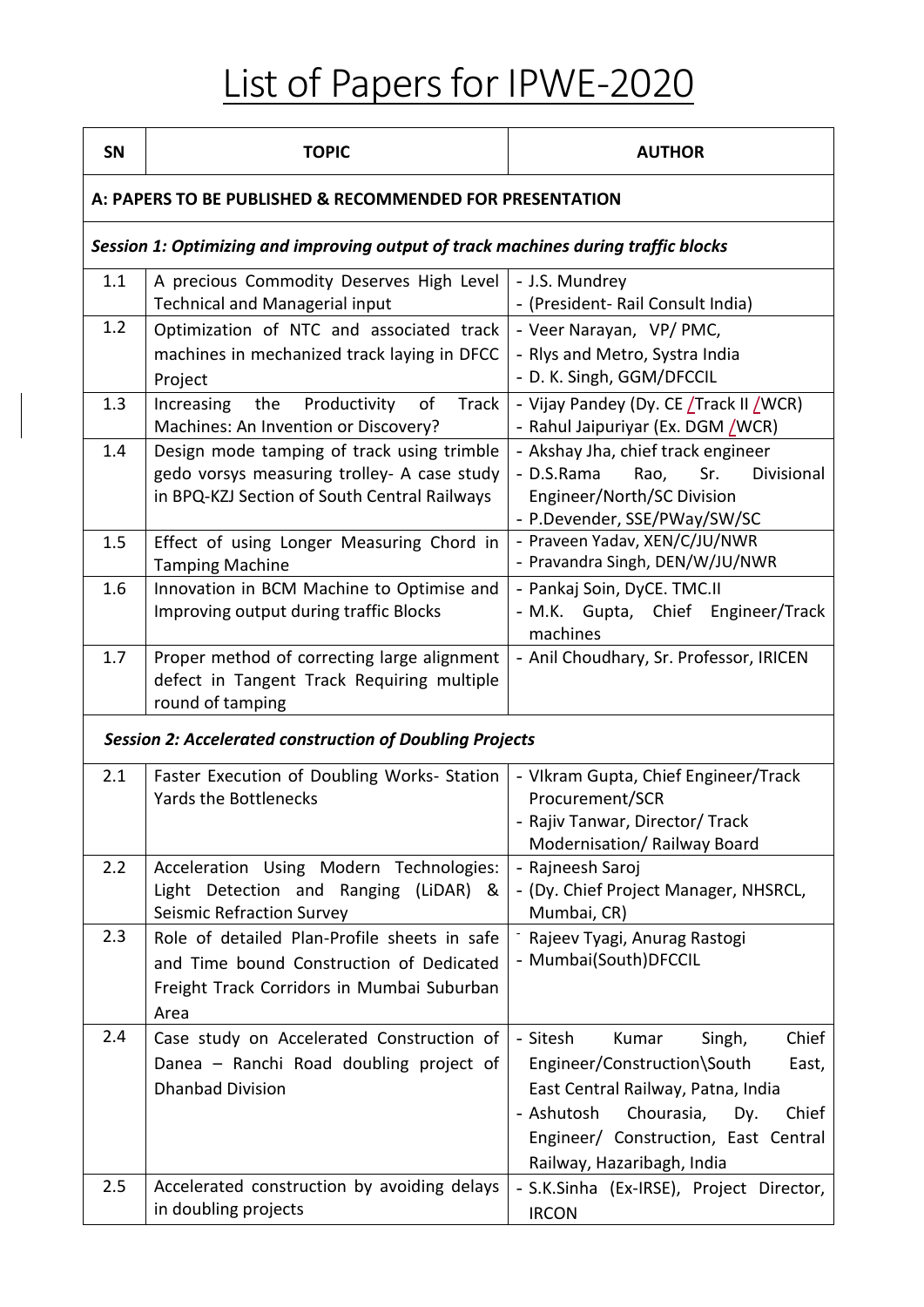| 2.6 | Accelerating commissioning of doubling                                                                                                  | - Arvind Jain CRS, Central Circle,                                                                                                                                            |  |  |
|-----|-----------------------------------------------------------------------------------------------------------------------------------------|-------------------------------------------------------------------------------------------------------------------------------------------------------------------------------|--|--|
|     | projects - techniques applied, lessons learnt                                                                                           | Mumbai                                                                                                                                                                        |  |  |
|     | and way forward                                                                                                                         | - Naresh Lalwani, Principal Chief Safety                                                                                                                                      |  |  |
| 2.7 | Multipronged strategy to tackle complexities in                                                                                         | Officer, WR, Mumbai<br>- Nitish Kumar Ranjan Dy. CVO/Engg/SWR                                                                                                                 |  |  |
|     | Ginigera Yard Remodeling (A Bottleneck in<br>Doubling Projects)                                                                         |                                                                                                                                                                               |  |  |
|     | <b>Session 3: Accelerated construction of Doubling Projects</b>                                                                         |                                                                                                                                                                               |  |  |
| 3.1 | Importance of Bridge Drawings in Speedy<br>Execution of Doubling Projects and their Fast<br><b>Track Approvals</b>                      | - Shrirang Kamble, Dy. CE(C)/Design/CR<br>- Pradeep Bansode, XEN(C)/Design/CR                                                                                                 |  |  |
| 3.2 | Pre-Engineered or Pre-Fabricated Building,<br>the time saving nouveau solution to speedy<br>building construction over Railway Projects | - Mona Srivastav, Chief Engineer,<br>N.Railway<br>- Kaushal Sharma, XEN/C/TKJ,N.Railway                                                                                       |  |  |
| 3.3 | Innovative ways for Track Works in Yards<br>Faster<br>Commissioning<br>for<br>of<br>Doubling/Tripling on SC Railway                     | - Hemant Kumar Bhagoria, Chief<br>Engineer/Br. Rehab./SCR<br>- Ch. Srinivasulu, Rtd SSE/C/PW/SCR<br>- J. Rajkumar, SSE/C/Works/Akola/SCR                                      |  |  |
| 3.4 | Faster Construction Methods in Launching of<br>Open Web Girders on EDFC                                                                 | - Atul B Khare, Chief General Manager/<br><b>DFCCIL</b><br>- Sanjay Singh, Chief Bridge Engineer<br>Systra                                                                    |  |  |
| 3.5 | Suggested<br>for<br>Accelerated<br>measures<br>Construction of Doubling Projects in Indian<br>Railway                                   | - R. Shekhawat, Senior Professor<br>(Projects), IRICEN, Pune<br>- B. N. Bhaskar, Chief Engineer/Con.-<br>1/N. F. Railway, Maligaon                                            |  |  |
| 3.6 | New Mechanized construction techniques for<br>fast paced Construction of Railway Projects                                               | - Ashutosh Rankawat, Executive<br>Director, DFCCIL<br>- Sanjay Gupta, Chief General Manager,<br><b>Ahmedabad DFCCIL</b>                                                       |  |  |
| 3.7 | Doubling<br>Accelerated<br>construction<br>of<br>Projects<br>A Template For Survey & Planning                                           | - Anang Pal Malik                                                                                                                                                             |  |  |
|     | <b>Session 4: Miscelleneous</b>                                                                                                         |                                                                                                                                                                               |  |  |
| 4.1 | Why IR need high strength rails                                                                                                         | - Vipul Kumar, Chief Project Director, NR                                                                                                                                     |  |  |
| 4.2 | Independent Project Management Audit                                                                                                    | - Sudhir Kumar, Chief Commissioner of<br>Railway safety (Retd.)<br>- Shashank Vaidya, Director, Gem<br>Engineering, Mumbai                                                    |  |  |
| 4.3 | Analysis of performance of improved SEJ (T-<br>6902) in the field                                                                       | - Manoj Arora, CTE, Western Railway<br>- Vaibhav Saklecha, Divisional Engineer<br>(South) Ratlam, Western Railway<br>- Kamlesh More, sse (Metallurgy) CCG,<br>Western Railway |  |  |
| 4.4 | Construction of hybrid pile foundations: a<br>case study of hybrid pile foundation p3 of<br>bridge no. 43 at Bakkal of USBRL project    | - Praveen Kumar, IRSE 2009, Senior<br>Safety Officer/Engg., Safety<br>Organisation, Northern Railway                                                                          |  |  |
| 4.5 | Deterministic Approach to Assess the Track<br>Modulus in Shake Down State of Track Ballast                                              | - S.K. Agarwal, Prof. Birdge, IRICEN<br>- Md. Ubaid, ADEN, BDC, ERly                                                                                                          |  |  |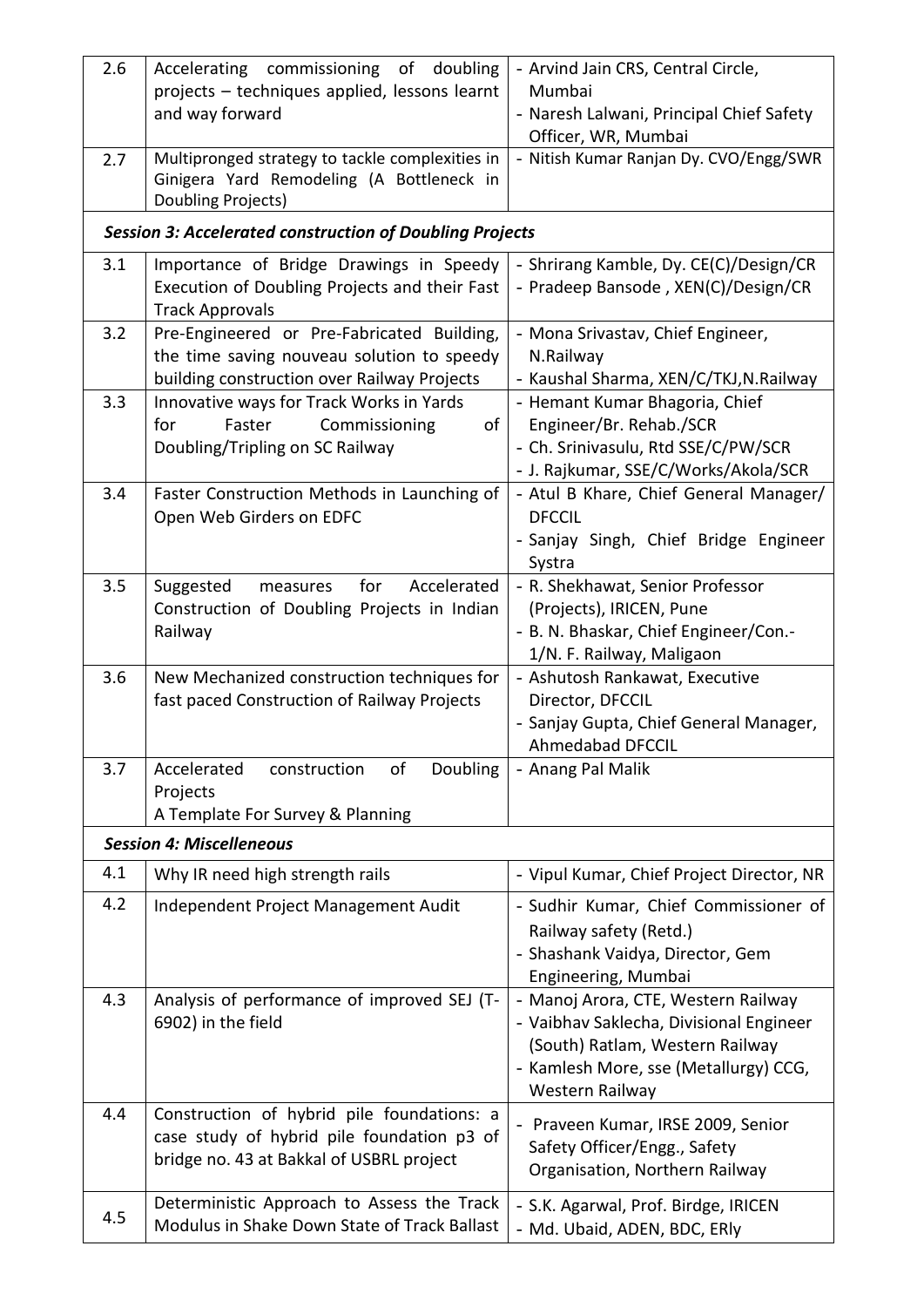| 4.6 | Improving quality of AT Welding on S.C. Rly-<br>A case study                                                                                                                             | - Akshay Jha, chief track engineer<br>- P.V.N. Naidu, ADEN/LINES/Vijaywada<br>- G. Kiran Babu, Sr.<br>Instructor/TWTC/Vijaywada                                                                                                                                                                     |
|-----|------------------------------------------------------------------------------------------------------------------------------------------------------------------------------------------|-----------------------------------------------------------------------------------------------------------------------------------------------------------------------------------------------------------------------------------------------------------------------------------------------------|
| 4.7 | Sustainable<br>International<br>Practices<br>in<br>Transport Infrastructure Development                                                                                                  | - A Karthik Roy, JE/PWay/HQ/SCR<br>- Saibaba Ankala (Chief Engineer, IR)                                                                                                                                                                                                                            |
| 4.8 | Various methods of Rail Flash Butt Welding<br>on IR and their merits & demerits for<br>enhancement works<br>including<br>capacity<br>doubling projects                                   | - I.C. Subhas, XEN/FBWP/GD/NER<br>- B.P. Awasthi, CPD/BW/NER                                                                                                                                                                                                                                        |
| 4.9 | Railway Infrastructure Investment Plan (FY 20-<br>25)                                                                                                                                    | - Piyush Agarwal, AM/Plg, RB<br>- Shailesh Kumar Mishra, ED/Plg(civil), RB<br>- Arun Kumar Tiwari,<br>Director/PPP(Civil),RB                                                                                                                                                                        |
|     | <b>Session 5: Presentations by Trade &amp;Industry</b>                                                                                                                                   |                                                                                                                                                                                                                                                                                                     |
|     | Suitable time slots may be allotted for the presentations                                                                                                                                |                                                                                                                                                                                                                                                                                                     |
| 5.1 | Advantages of tensile fabric structures in<br>accelerating the doubling projects<br>(Tensile Roofing Structures)                                                                         | - Priyanka Latwal, Raja Kishore Dash<br>- Low and Bonar                                                                                                                                                                                                                                             |
| 5.2 | Stabilization of railway track using of geogrid<br>and geotextile                                                                                                                        | - Sonal Kulkarni, manager, Maccaferri<br>Env Sol Pvt Ltd.,<br>- P.V. Rao, Sr. Vice President Rail Infra,<br>- Taha Masvi, Dy. Manager, Estimation,<br>Howe Engineering Projects (India) Pvt.<br>Ltd,<br>- Ratnakar R. Mahajan, Regional<br>Technical Manager, ISEAP, Maccaferri<br>Env Sol Pvt Ltd. |
| 5.3 | Environment friendly construction and Waste<br>management in Khurja - Dadri section of<br>Dedicated Freight Corridor: A Sustainable<br>Approach                                          | - Md. Tanveer Khan, Project Manager<br>(Engineering),<br>Eastern<br>DFCCIL,<br>Corridor, Noida.<br>- Ashish Kumar, Environment Manager,<br>Tata Projects Limited (JV)                                                                                                                               |
| 5.4 | <b>Hexagon Railway Solutions</b>                                                                                                                                                         | - Ashok Sharma- Vice President,<br>Hexagon                                                                                                                                                                                                                                                          |
| 5.5 | FEM Analysis of Railway Embankment with<br><b>Enhanced Load Capacity on Poor Subgrades</b>                                                                                               | - Arghadeep Das Gupta<br>- Abhineet Godayal<br>- Surada yadava Rao<br>Spar Geo InfraPvt. Ltd. India                                                                                                                                                                                                 |
| 5.6 | Internet of things                                                                                                                                                                       | - Rakesh Chopra, Ex. Rail Board member<br>- Sudip Majumder, GM Digital, L&T                                                                                                                                                                                                                         |
| 5.7 | Online monitoring of railway track health<br>through an integrated system & network using<br>laser and ultrasonics; design of train collision<br>avoidance system using track vibrations | - Rabindra Kumar Pradhan, Dept. of ECE,<br>KMBB Engineering College,<br>Bhubaneswar, Odisha, India<br>Balaram Behera, Gangavaram Port Ltd,<br>Visakhapatnam, India                                                                                                                                  |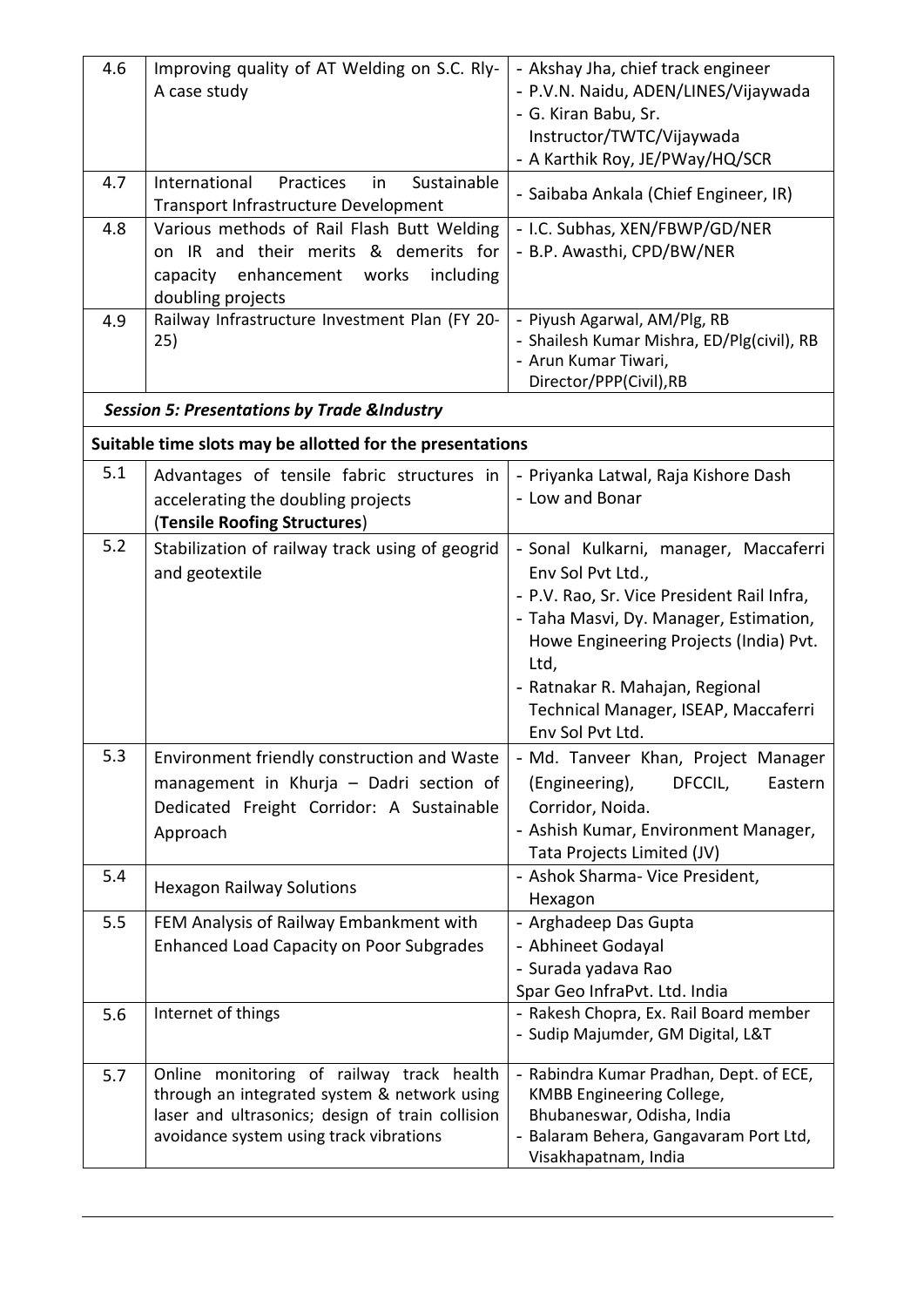|                | <b>B: PAPERS TO BE PUBLISHED &amp; NOT RECOMMENDED FOR PRESENTATION</b>                                                                                           |                                                                                                                                                                                                                                                                                                                                   |  |
|----------------|-------------------------------------------------------------------------------------------------------------------------------------------------------------------|-----------------------------------------------------------------------------------------------------------------------------------------------------------------------------------------------------------------------------------------------------------------------------------------------------------------------------------|--|
| $\mathbf{1}$   | Optimizing and Improving Output of Ballast<br><b>Cleaning Machine (BCM)</b>                                                                                       | - S. K Srivastava, DRM/BKN<br>- M. M. Upadhyaya, Sr DEN/C/BKN                                                                                                                                                                                                                                                                     |  |
| $\overline{2}$ | Fast pace deep screening of turnouts by BCM<br>after slewing the adjacent main line and<br>of<br><b>JCB</b><br>for<br>extensive<br>removing<br>use<br>obstruction | - Anant Kumar, Sr.DEN/South/BRC,<br>Vadodara Division, Western Railway                                                                                                                                                                                                                                                            |  |
| 3              | A step towards improving BCM operation<br>efficiency and the track maintenance system                                                                             | - Raghavendra Pratap Singh, Project<br>Manager, National High Speed Rail<br>Corporation<br>- Deepankar Choudhry, Institute Chair<br>Professor, Department of Civil<br>Engineering, IIT Bombay                                                                                                                                     |  |
| 4              | Geocell: An Emerging Technique of Soil<br>Reinforcement in Civil Engineering Field &<br>Faster way of soil Stabilization                                          | - Akhil Kumar Agarwal & Rajesh Kumar<br>Garg<br>- (Chief Engineers/NR)                                                                                                                                                                                                                                                            |  |
| 5              | A Case Study: "Balance Doubling Between<br>Lucknow- Sultanpur-Varanasi (148Km<br>doubling Work)" and Critical Issues Observed                                     | - Sunil Kumar (IRSE-99 Batch, Dy. Chief<br>Engineer TP/NR)                                                                                                                                                                                                                                                                        |  |
| 6              | निर्माण<br>नई रेलवे लाइन एवं दोहरीकरण<br>परियोजनाओ को गित प्रदान करना                                                                                             | - एन आर बैरवा, सहायक मंडल इंजनियर-<br>जूनागढ़ (भावनगर-डिवीजन), पश्चिम<br>रेलवे                                                                                                                                                                                                                                                    |  |
| $\overline{7}$ | Accelerated construction of doubling project                                                                                                                      | - H.S.Yadav, CAO/C-2/NFR, Guwahati<br>- B.N. Bhaskar, CE/C-1/NFR, Guwahati                                                                                                                                                                                                                                                        |  |
| 8              | Proposal for Standardization of Tunnel Cross<br>Section, design and Drawings in Indian<br>Railways                                                                | - Mr. Avijit Majumder, Deputy Chief<br>Engineer / CON/Design-2/Maligaon<br>Mr. Koteshwar Ponnala, Deputy Chief<br>Engineer / CON/Design-1/Maligaon<br>- Mr. Manas Ranjan Mohapatro, Junior<br>Engineer/CON/Design-1/Maligaon                                                                                                      |  |
| 9              | Accelerated<br>of<br>construction<br>Doubling/Multiple Line Projects                                                                                              | - Sri J.N.Lal Das, Retd. Principal Chief<br>Engineer/S.E.Rly, Ex- Chief<br>Administrative Officer/Con./E.C. Rly                                                                                                                                                                                                                   |  |
| 10             | Influence of Non-Linear Behavior of Track<br><b>Fastening System on Track Modulus</b>                                                                             | - Valji Shinde, Pursuing Ph.D., Sinhgad<br>College of Engineering, Vadgaon (Bk),<br>Pune,<br>- Dr. S. S. Sarawade, Professor,<br>Mechanical Engineering Department,<br>M.E.S. College of Engineering, Pune,<br>Maharashtra, India<br>- Prof. S. K. Agarwal, Bridge Engineering<br>Department, IRICEN, Pune,<br>Maharashtra, India |  |
| 11             | Convergence of MGNREGS with Railways and<br>thereby Utilizing for Permanent way<br>Activities                                                                     | - Pratham Agarwal<br>- (Assistant Executive Engineer,<br>Construction, CR)                                                                                                                                                                                                                                                        |  |